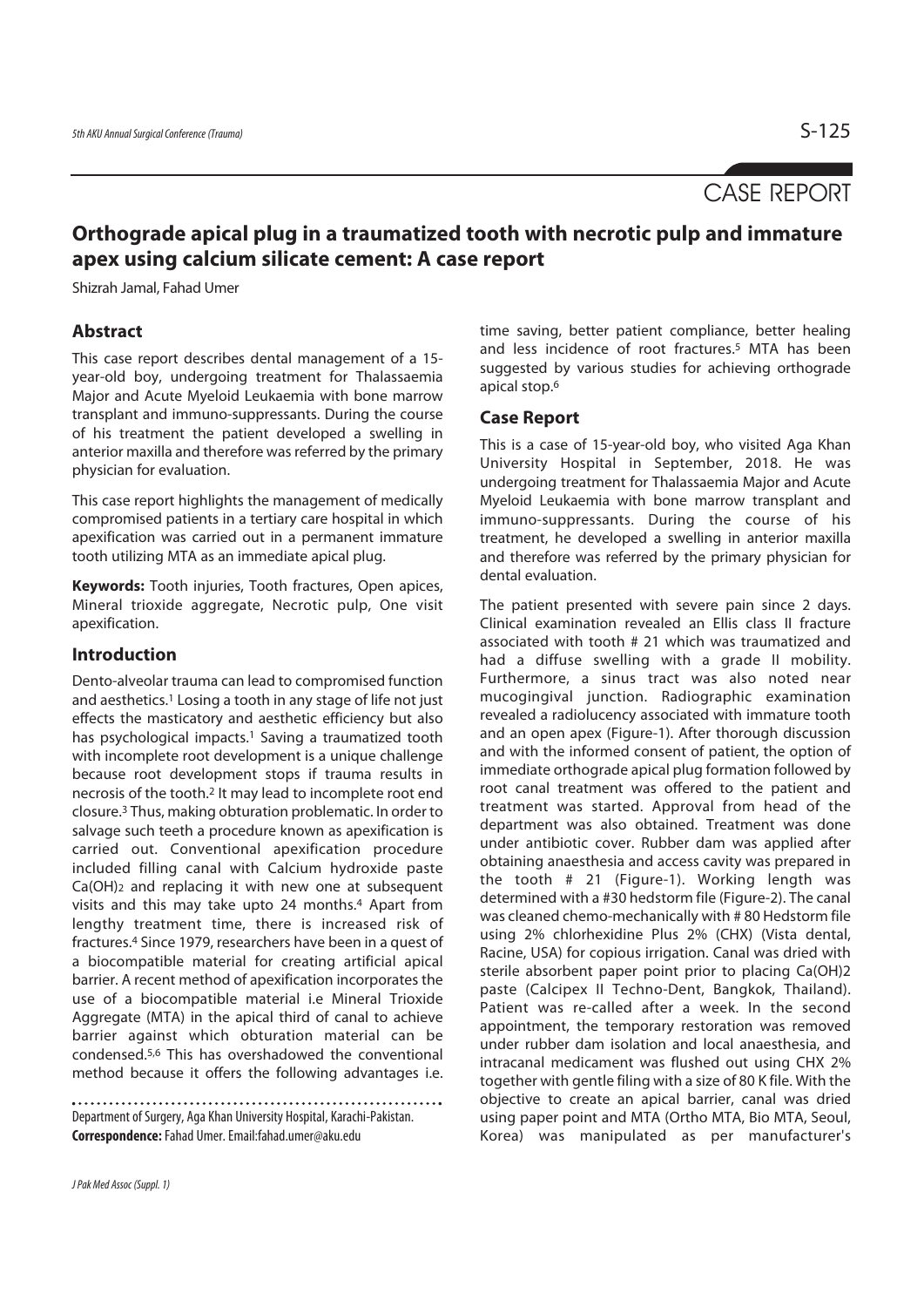

**Figure-1:** A) Preoperative Orthopantogram. B) Rubber Dam Application. C) Access cavity preparation.

S-126 5th AKU Annual Surgical Conference (Trauma)

recommendation, carried to the apical 4mm of the canal using Micro-Apical Placement System (MAP) (Dentsply Maillefer) and then condensed with gauged endodontic pluggers (Figure-2). A radiograph was obtained to determine the optimum placement of MTA (Figure-2). A cotton pellet moistened with sterile water was placed in the pulp chamber and the access cavity was sealed with temporary filling material (MD temp Plus, Meta BioMed, Seoul, Korea). After a week, the temporary filling material and the cotton pellet were removed. Verification of the



**Figure-2:** A)Working length determination. B) Gauging of endodontic plugger. C) Gauging of MAP system. D) Verification of Apical Plug.



**Figure-3:** A) Follow up radiograph after 1 week. B) Follow up radiograph after 3 months. C) Follow up radiograph after 11 months.

integrity of apical barrier was executed using a size 20K file. The root canal was irrigated using passive ultrasonic irrigation technique prior to final obturation. Canal was dried as per previously explained protocol and obturation was done with backfilling of thermoplastic gutta-percha (Calamus system, Maillefer, Switzerland) combined with a root-canal sealer (Sealapex, Kerr, Sybron Dental Specialties, California, USA). Flowable composite (Filtek, 3mESPE, St Paul, USA) was used for access cavity filling (Figure-3). There were no clinical symptoms, mobility or periapical radiolucency on subsequent follow up visits i.e: 1 month, 3 months and 11 months follow up radiographs (Figure-3). Function was restored to normal.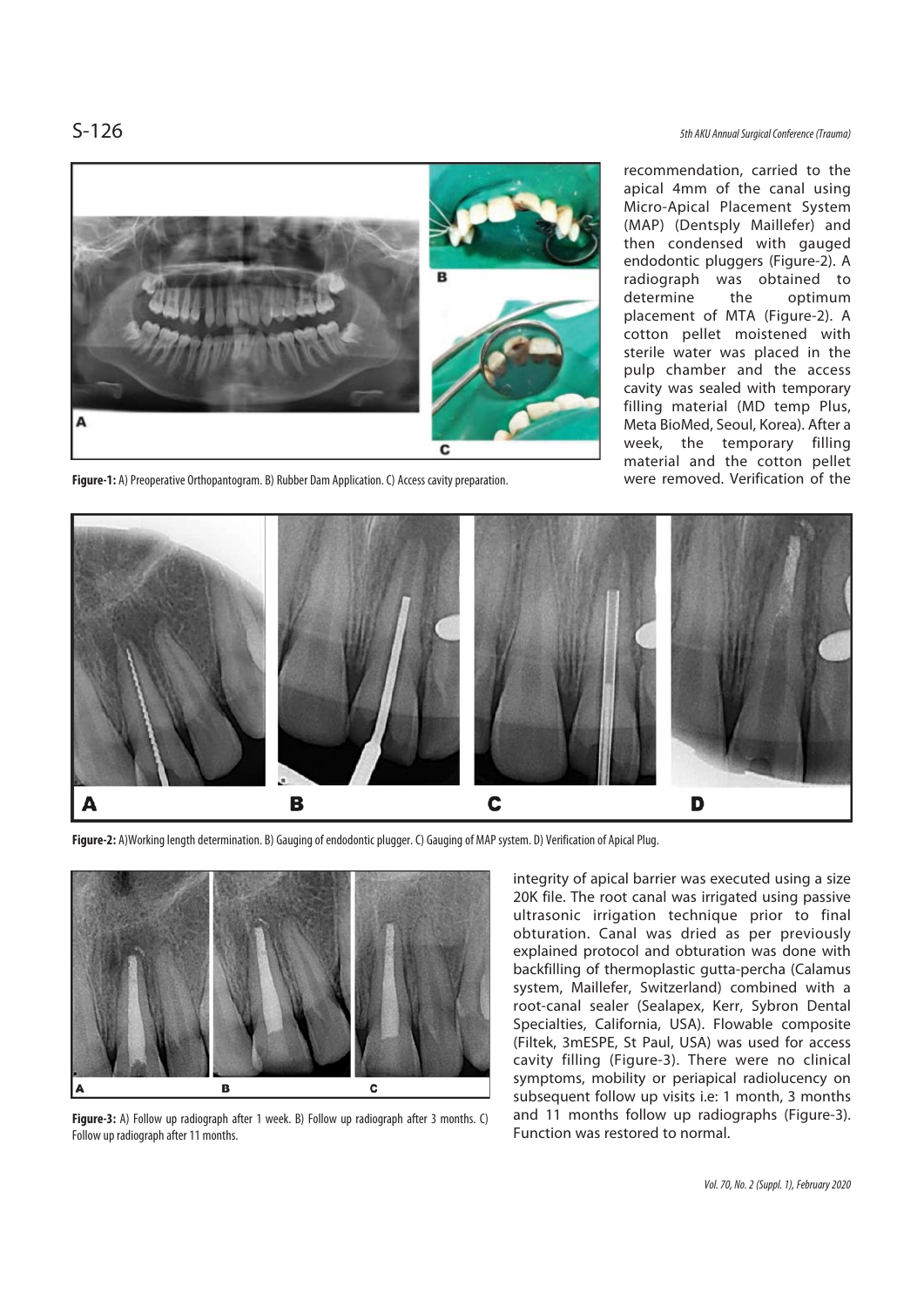### **Discussion**

The use of Ca(OH)2 apexification treatment has a 90% success rate, however it has shortcomings.7 The alkaline nature of Ca(OH)<sub>2</sub> deteriorate the organic constituents of dentinal tissue, compromising the resistance to fracture. MTA has proved to be a good alternative due to its strengthening effects on the roots.<sup>8,9</sup> In our case, the choice of orthograde apical plug with MTA was opted not just due to its beneficial effects in teeth with immature apex but also due to patient's medical and psychological status. Patient was reluctant to come to hospital multiple times for the treatment. Therefore, the option of conventional apexification would not have been practical for him due to lengthy treatment time.

Antibiotic prior to treatment was prescribed as per physician's advice. Patient's blood reports revealed mild drop in neutropil count at that time. According to Infectious disease of society of America, patient should only be prescribed with antibiotics if any invasive treatment is being carried out in less than 9 months of bone marrow transplantation or if patient's neutrophil counts are less than 100mm3,11.

The rationale of using intracanal medicament in this case for one week prior to final obturation was to limit bacterial count.12 There are various combinations of bacteria present in root canal system of necrotic teeth.13 It is important to use intracanal medicament for a period of 7-10 days to eradicate bacteria from inaccessible areas of root canal system. Studies have proved efficacy of Ca(OH)2 alone has less antibacterial effect against Enterococcus faecalis. Ca(OH)2 with concomitant use of CHX has showed significant decrease in bacterial counts.12,14 Thus, CHX 2% was also used as a final irrigant in every appointment.

Sodium hypochlorite was deliberately not used in this case to avoid extrusion of irrigant beyond apex which could result in hypochlorite accident. A study by Nesser et al. has proved that apical diameter of >2.5 mm is not safe and can result in extrusion of irrigant beyond apex.15

Micro Apical placement system (MAPS) was used in this case for the delivery of MTA upto the root apex. It facilitates unhindered access to the apical area and helps in apical placement of material with a plastic tool avoiding the scattering of the root canal filling material in the surrounding bone. Orthograde creation of apical barrier is a technique sensitive task as placement of material has to be confirmed by radiograph. Condensation forces have to be gentle due lack of resistance of open apex and inability to directly visualize

the field in comparison to retrograde apical surgery.16 This could lead to extrusion of MTA beyond apex, as in our case. Studies have proved that MTA beyond the apex did not affect the healing rates.<sup>17,18</sup> Study by Simon et al. has concluded that MTA is highly biocompatible and has an acceptable setting time.19

An ideal root canal treatment demands for a good coronal and apical seal for long term successful outcomes.20 In a tooth with wide canal it is important to do a well condensed three dimensional root canal obturation.21 Obturation was carried out using warm vertical thermoplastic technique in this case to achieve densely filled root canal.

In this case the thickness of apical plug was 4mm to provide an optimum seal against bacterial leakge.22 Leimburg et al. stated that thickness of the material has no effect on bacterial penetration but on displacement resistance.22,23 Hence, material should be 3-5mm thick. Thickness of 3mm is appropriate for teeth with short root canals to accommodate filling of middle and coronal third of root with root filling material.23

Patient was followed for 1 month, 3 months and 11 months. Healing outcome was assessed as per Periapical index criteria. This criteria is used by various researchers to assess periapical healing status in many studies and cases of apical periodontitis.24

#### **Conclusion**

The desirable healing outcome in this case encourages the use of MTA for creating apical barrier. Teeth with necrotic pulp and immature apices can be salvaged nonsurgically with orthograde approach. New advancements in calcium active silicate cements has opened new horizons for saving dentition with least intervention possible. In patients who are medically compromised, a treatment alternative with less number of appointments yet predictable outcomes is appropriate. Therefore, we recommend that the use of MTA with orthograde approach in cases of immature apex with necrotic pulp. It is valuable treatment technique which allows conventional apexification method thus, reducing treatment time with good healing outcomes.

**Disclosure:** We have no financial interest, arrangement or affiliation that would constitute a conflict of interest.

#### **References**

- 1. Borges TS, Vargas-Ferreira F, Kramer PF, Feldens CA. Impact of traumatic dental injuries on oral health-related quality of life of preschool children: A systematic review and meta-analysis. PLoS One 2017;12:e0172235.
- 2. Seltzer S, Endodontology: biologic considerations in endodontic